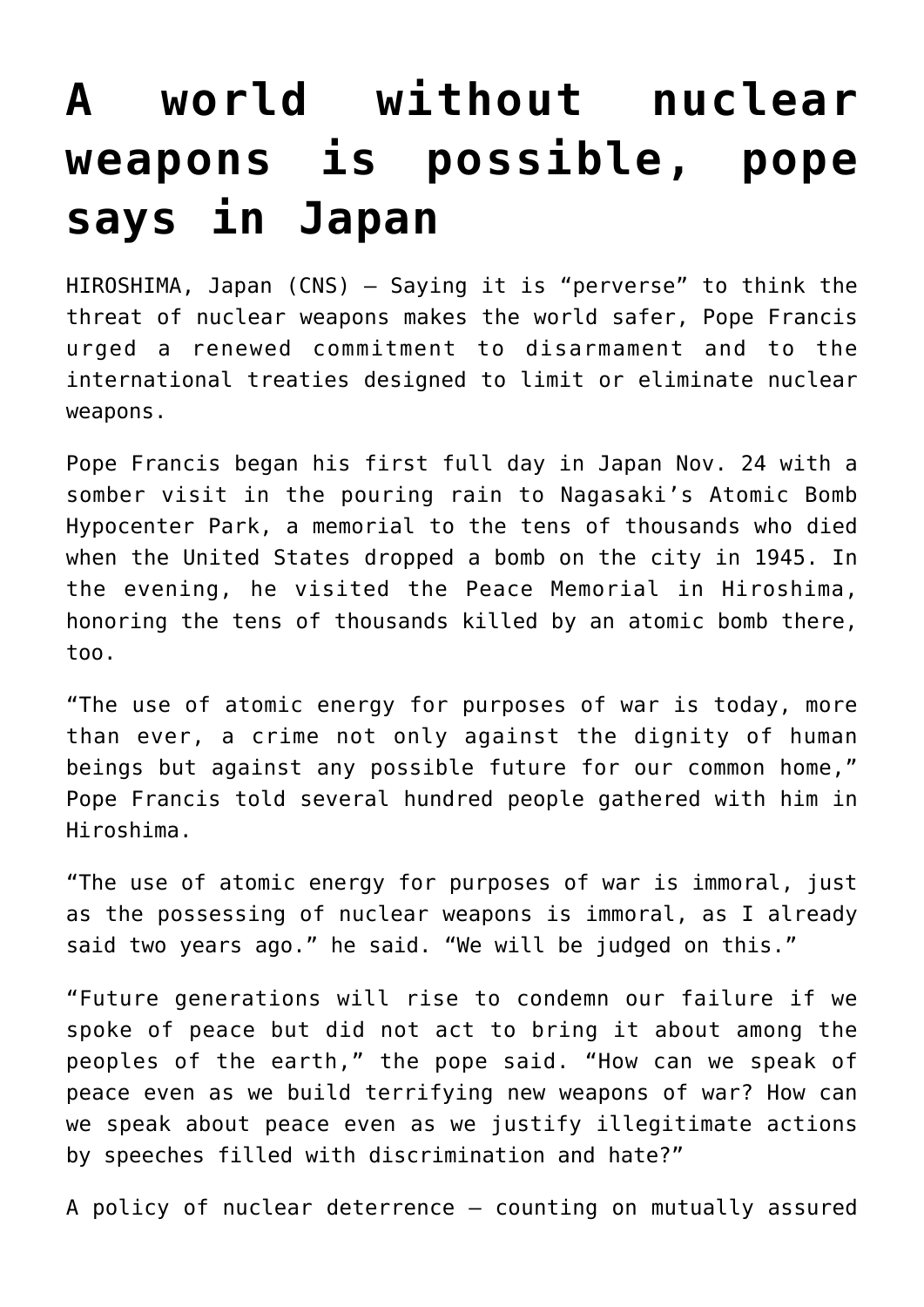destruction — to keep the peace makes no sense, the pope said. "How can we propose peace if we constantly invoke the threat of nuclear war as a legitimate recourse for the resolution of conflicts?"

The pope spoke in Hiroshima after listening to the horrifying stories of two survivors of the blast: Yoshiko Kajimoto, who was 14 in 1945; and Koji<sup>'</sup> Hosokawa, who was 17. Almost everyone they knew then is gone.

Kajimoto was working in a factory when the bomb was dropped. She was buried under timber and tiles, but eventually managed to get free. "When I went outside, all the surrounding buildings were destroyed," she told the pope. "It was as dark as evening and smelled like rotten fish.

Helping evacuate the injured, she saw "people walking side by side like ghosts, people whose whole body was so burnt that I could not tell the difference between men and women, their hair standing on end, their faces swollen to double size, their lips hanging loose, with both hands held out with burnt skin hanging from them."

"No one in this world can imagine such a scene of hell," she said.

Hosokawa, was not able to attend the ceremony with the pope, but his testimony was read out: "I think everyone should realize that the atomic bombs were dropped, not on Hiroshima and Nagasaki, but on all humanity."

"War," he wrote, "makes people crazy, and the ultimate craziness is the atomic bomb that negated human existence."

The pope began the day honoring victims of the bombing in Nagasaki, laying a wreath of flowers at a memorial to the 27,000 people killed instantly the day the bomb was dropped and the tens of thousands who died over the next five months from burns and radiation sickness, the pope prayed silently.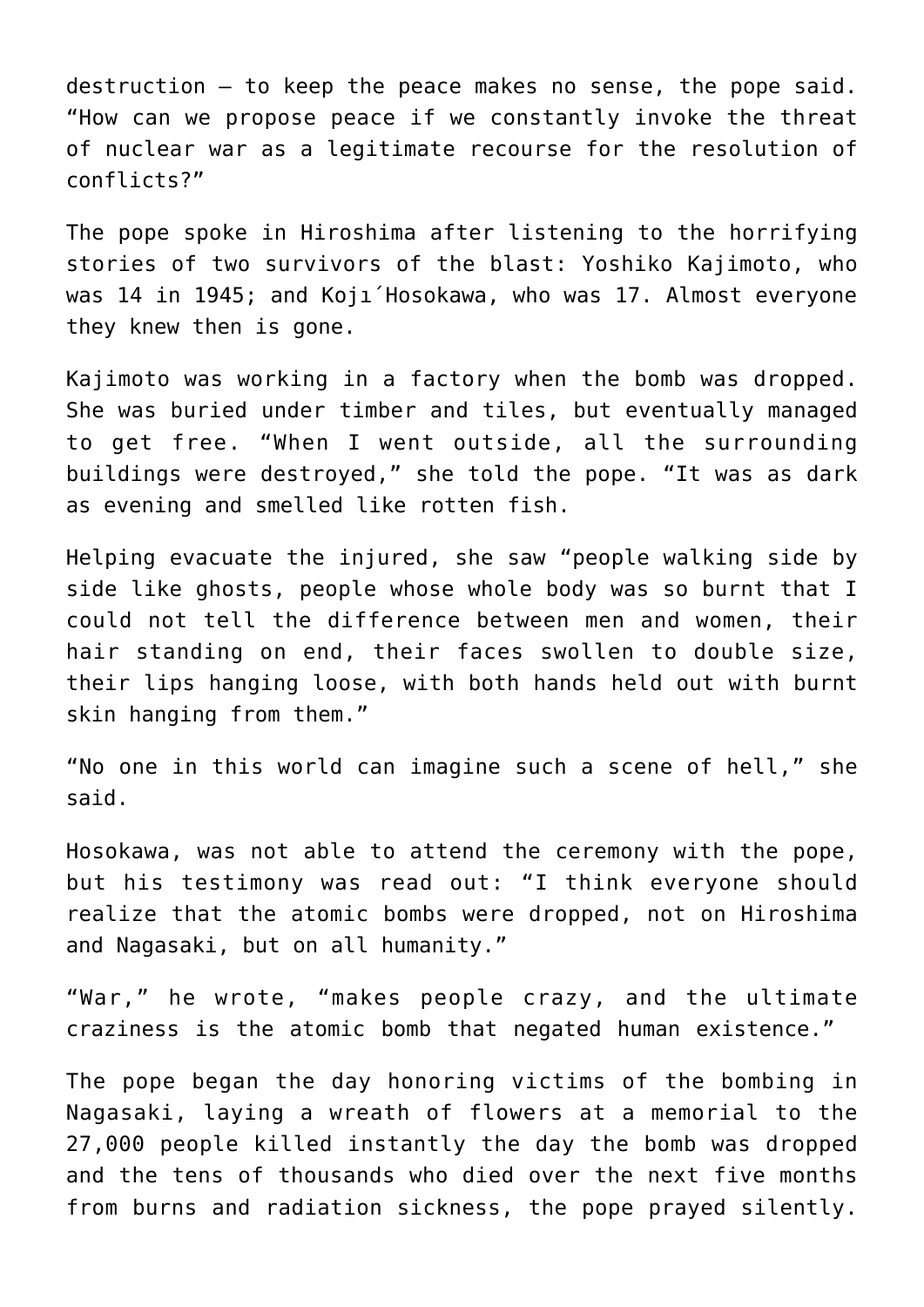Then he lighted a peace candle.

The Atomic Hypocenter Park is near the ruins of the city's Catholic cathedral, which was the largest church in east Asia until the bomb destroyed it. The ruins, including a damaged wooden statue of Mary, are reminders, the pope said, of "the unspeakable horror suffered in the flesh by the victims of the bombing and their families."

Thinking that developing, stockpiling and modernizing nuclear weapons is a deterrent to war provides only a "false sense of security," the pope said. What is more, it feeds fear and mistrust, which hinder dialogue.

"Convinced as I am that a world without nuclear weapons is possible and necessary," the pope said, "I ask political leaders not to forget that these weapons cannot protect us from current threats to national and international security."

Pope Francis warned of the risk that the international arms control framework is being dismantled. The Vatican has expressed increasing concern about U.S. President Donald Trump's continuing delay in beginning talks with Russia on extending or renewing the Strategic Arms Reduction Treaty and for allowing the U.S.-Russian treaty on intermediate-range weapons to expire.

"A world of peace, free from nuclear weapons, is the aspiration of millions of men and women everywhere," the pope said in Nagasaki.

The use of nuclear weapons is not the only threat the arms pose, he said, pointing to the billions of dollars spent each year on maintaining nuclear stockpiles and developing new weapons when millions of people are starving and dying in poverty.

"No one can be indifferent to the pain of millions of men and women whose sufferings trouble our consciences today," he